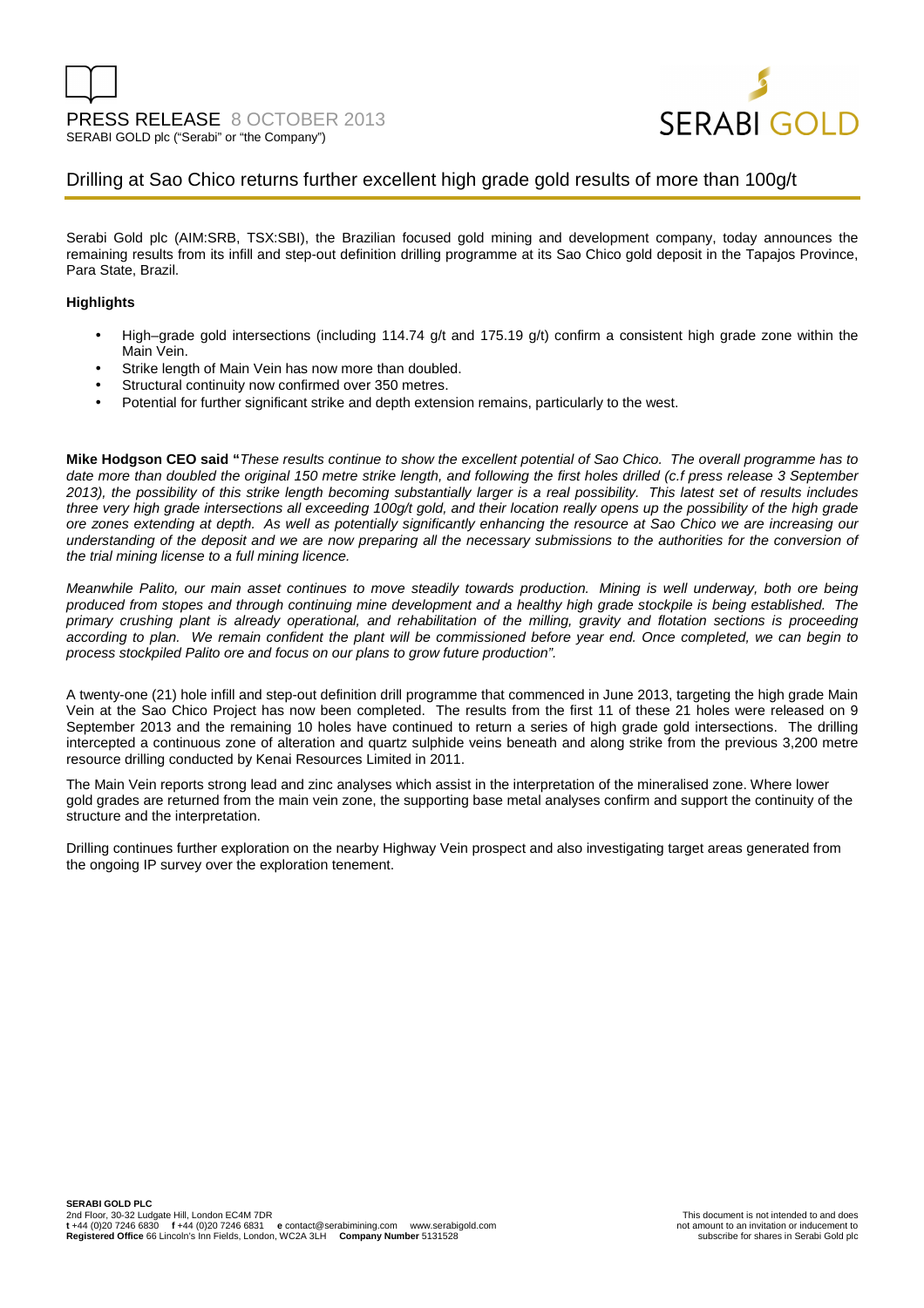

# PRESS RELEASE 8 OCTOBER 2013 SERABI GOLD plc ("Serabi" or "the Company")

### **Long section looking north of the Main Vein at Sao Chico showing drill intercepts**



## Intercepts are tabled below;

| Hole      | East<br>(UTM) | <b>North</b><br>(UTM) | <b>RL</b><br>(m) | <b>Depth</b><br>(mdh) | Dip/Azm          | <b>From</b><br>(m) | To<br>(m) | <b>Interval</b><br>(m) | Au<br>(ppm) | <b>Pb</b><br>(ppm) | Zn<br>(ppm) |
|-----------|---------------|-----------------------|------------------|-----------------------|------------------|--------------------|-----------|------------------------|-------------|--------------------|-------------|
| 13-SC-041 | 613855        | 9290285               | 281              | 245.7                 | $-60/15$         | 163.70             | 165.70    | 2.00                   | 114.74      | <b>ADL</b>         | <b>ADL</b>  |
|           |               |                       |                  |                       | <b>including</b> | 163.70             | 164.70    | 1.00                   | 200.44      | <b>ADL</b>         | <b>ADL</b>  |
|           |               |                       |                  |                       |                  | 198.70             | 199.70    | 1.00                   | 0.96        | 34                 | 70          |
|           |               |                       |                  |                       |                  | 201.70             | 203.70    | 2.00                   | 3.69        | 4,848              | 3,063       |
|           |               |                       |                  |                       | <b>including</b> | 202.70             | 203.70    | 1.00                   | 6.585       | 2,649              | 3,661       |
| 13-SC-043 | 614022        | 9290275               | 274              | 155.2                 | $-60/20$         | 96.00              | 97.00     | 1.00                   | 5.15        | 1,328              | 785         |
| 13-SC-044 | 614100        | 9290240               | 276              | 201.7                 | $-60/20$         | 56.80              | 57.80     | 1.00                   | 0.55        | 150                | 174         |
| 13-SC-045 | 614010        | 9290212               | 286              | 252                   | $-60/20$         | 200.55             | 201.55    | 1.00                   | 0.59        | 528                | 31          |
|           |               |                       |                  |                       |                  | 209.55             | 210.55    | 1.00                   | 0.53        | 30                 | 49          |
| 13-SC-046 | 613990        | 9290300               | 270              | 114.85                | $-60/20$         | 86.10              | 86.90     | 0.80                   | 0.52        | 1,591              | 466         |
|           |               |                       |                  |                       |                  | 92.50              | 93.30     | 0.80                   | 2.89        | 993                | 144         |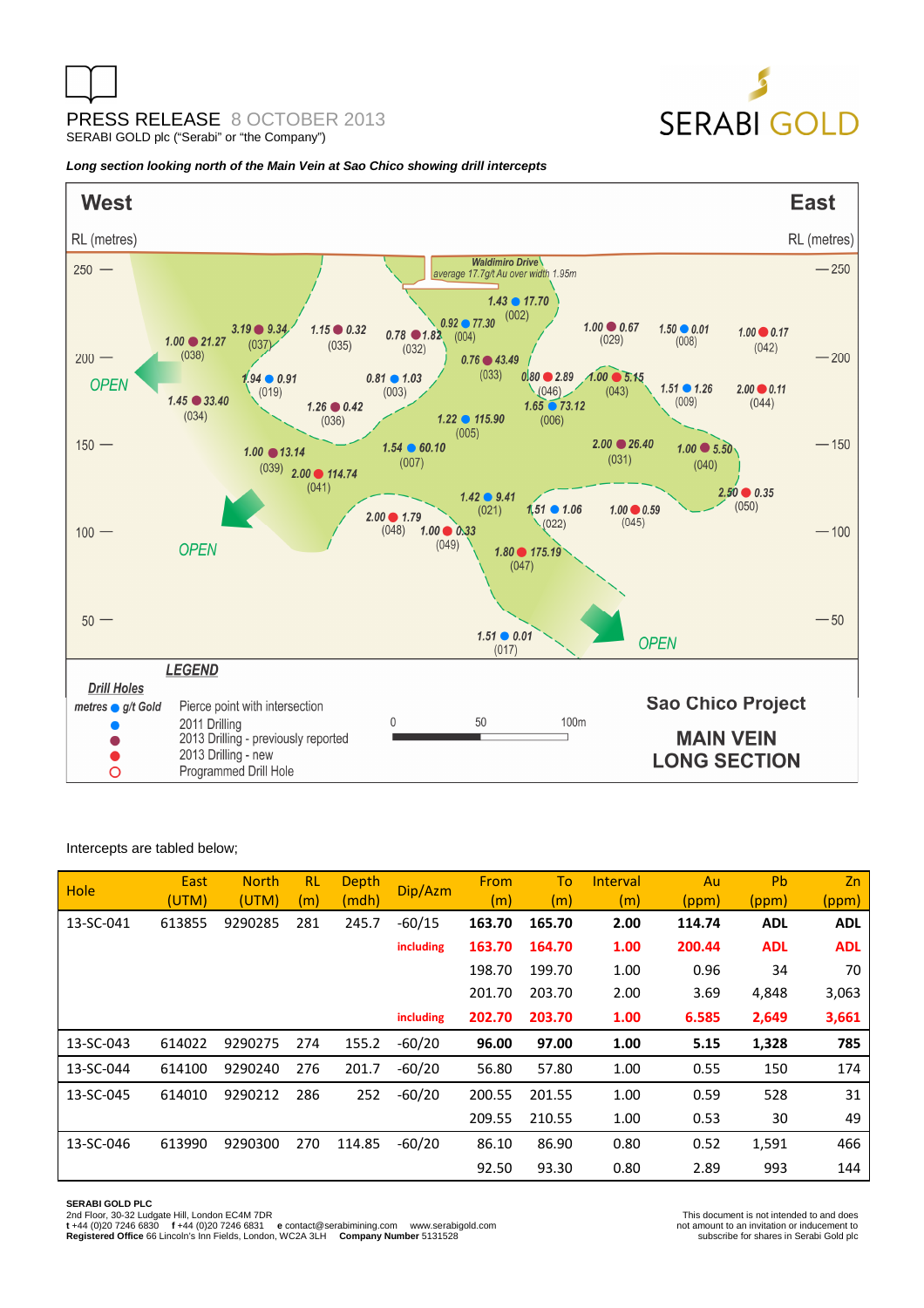# PRESS RELEASE 8 OCTOBER 2013 SERABI GOLD plc ("Serabi" or "the Company")



| Hole      | East   | <b>North</b> | <b>RL</b> | Depth  | Dip/Azm   | From   | To     | <b>Interval</b> | Au     | Pb         | Zn         |
|-----------|--------|--------------|-----------|--------|-----------|--------|--------|-----------------|--------|------------|------------|
|           | (UTM)  | (UTM)        | (m)       | (mdh)  |           | (m)    | (m)    | (m)             | (ppm)  | (ppm)      | (ppm)      |
| 13-SC-047 | 613960 | 9290210      | 292       | 283.35 | -60/15    | 167.50 | 168.15 | 0.65            | 4.93   | 1,235      | 649        |
|           |        |              |           |        |           | 235.75 | 237.55 | 1.80            | 175.19 | 37,497     | 35,303     |
|           |        |              |           |        | including | 236.35 | 236.95 | 0.60            | 452.11 | <b>ADL</b> | <b>ADL</b> |
| 13-SC-048 | 613900 | 9290270      | 285       | 249.05 | -65/15    | 183.70 | 184.20 | 0.50            | 1.81   | 4145       | ADL        |
|           |        |              |           |        |           | 192.00 | 194.00 | 2.00            | 1.79   | 5,769      | 9,393      |
| 13-SC-049 | 613920 | 9290220      | 294       | 294    | -58/15    | 112.30 | 113.00 | 0.70            | 103.63 | <b>ADL</b> | 2588       |
|           |        |              |           |        |           | 226.90 | 227.90 | 1.00            | 0.33   | 3,594      | 3,503      |

**Note**: All assays were prepared and analysed by SGS Geosol laboratory in Belo Horizonte using a 30gm Fire Assay with an AAS analysis. Assay intercepts are calculated based on a minimum weighted average grade of 0.5g/t Au using a 0.5g/t Au weighted average lower cut. High Grade intercepts are calculated based on a minimum weighted average grade of 3.0/t Au using a 3.0g/t Au weighted average lower cut. ADL refers to "Above Detection Limit". Results from drill holes 13-SC-42 and 13-SC-50 are not included in the above table as reported results are below the 0.5g/t cut-off

## **About Sao Chico**

The Sao Chico gold project was acquired by Serabi in July 2013. It comprises a single exploration permit, AP12836 with an area of 1,416 hectares, located approximately 23 kilometres to the south west of the Palito mine and accessed by road from Palito along the Transgarimpeiro Highway via the town of Jardim do Ouro.

On October 15, 2012, a Technical Report was filed entitled "Mineral Resource Estimate on the Sao Chico Gold Project, Brazil" dated October 15, 2012 and authored by Mr A.J. Tunningley, MGEOL (Hons), MAusIMM (CP), MSEG, and Mr B. Ackroyd, BSc (Geo), MAIG in accordance with Canadian National Instrument 43-101 relating to the Sao Chico gold project ("the Sao Chico Technical Report"). The Sao Chico Technical Report has been reviewed on behalf of Serabi by Michael J Hodgson, a Qualified Person for the purposes of Canadian National Instrument 43-101. To the best of Serabi's knowledge and belief, there is no new material scientific or technical information that would adversely affect the disclosure of the mineral resources in the Sao Chico Technical Report.

The Sao Chico Technical Report established an independent mineral resource based on the results of 22 diamond drill holes totalling 3,268 metres undertaken by Kenai Resources Limited in late 2011. The NI 43-101 mineral resources are as follows:

|                                               | Tonnes | Grade Au g/t | Ounces |
|-----------------------------------------------|--------|--------------|--------|
| <b>Measured Resources</b>                     | 5.064  | 32.46        | 5,269  |
| Indicated Resources                           | 21.423 | 29.14        | 20,006 |
| <b>Total Measured and Indicated Resources</b> | 26.487 | 29.77        | 25,275 |
| Inferred Resources                            | 85.577 | 26.03        | 71.385 |

Metallurgical test-work has demonstrated the mineralisation at Sao Chico to be amenable to a variety of process routes including cyanidation leaching, gravity separation and flotation, with gold recoveries being reported of up to 99%. All of these potential process routes can be accommodated at the Palito processing operation.

The main area of focus for the Sao Chico project is an area of some 200 artisanal workings, close to the Sao Chico village, in the form of shallow pits and shafts. The current resources are identified in three vein structures namely the Main Vein, the Parallel Vein and the Highway Vein covering a strike length of some 600 metres. Artisanal activity at the Main Vein includes a shaft extending some 18 metres below surface giving access to a 58 metre long exploration drive.

The Sao Chico Technical Report provides the following information:

- The Main Vein comprises a gold-rich quartz/sulphide lens striking over 100 metres and with true widths between 0.9 metres and 2.9 metres wide.
- The lens is open along strike to the east and down dip to the west.
- The Parallel Vein is located 60 metres south of the Main Vein and has been defined over a strike length of 80 metres and to a depth of 75 metres, dipping steeply to the south.
- Surface workings in the form of small open pits exist 350 metres along strike from the known mineralisation at the Main Vein.
- Previous trenching has yielded high grades in this area which has not been thoroughly drill tested.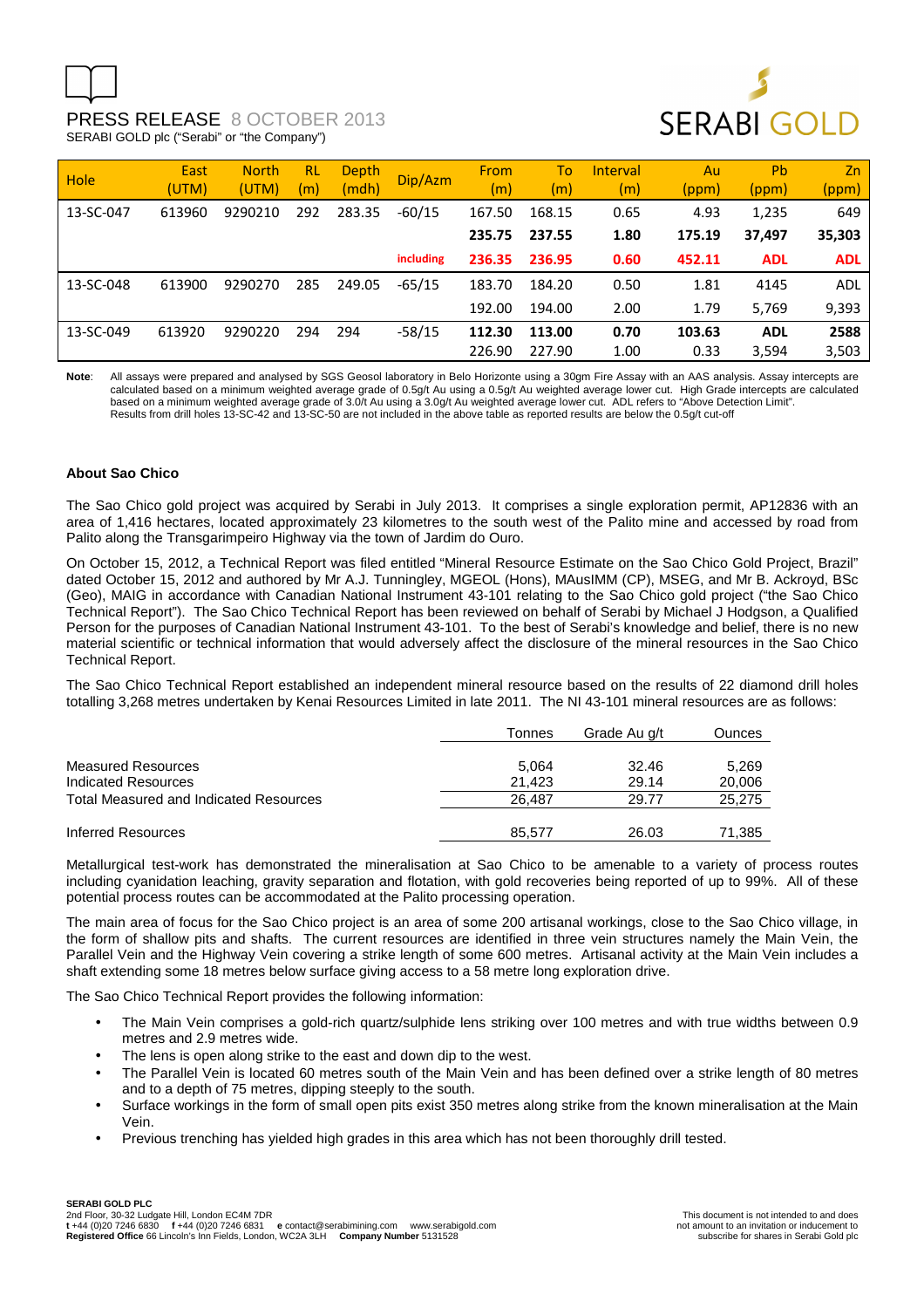

## **Enquiries**

# **SERABI GOLD plc Michael Hodgson t** +44 (0)20 7246 6830<br>Chief Executive **m** +44 (0)7799 473621

**Clive Line** t +44 (0)20 7246 6830<br>Finance Director **m** +44 (0)7710 151692

m +44 (0)7799 473621

m +44 (0)7710 151692

**e** contact@serabigold.com

www.serabigold.com

### **BEAUMONT CORNISH Limited**

**Nominated Adviser** 

Roland Cornish **t** +44 (0)20 7628 3396 Michael Cornish **t** +44 (0)20 7628 3396

## **PEEL HUNT LLP**

**UK Broker**

Matthew Armitt **t** +44 (0)20 7418 9000 Andy Crossley **t** +44 (0)20 7418 9000

## **BLYTHE WEIGH COMMUNICATIONS LTD**

**UK Public Relations** 

Tim Blythe **t** +44 (0)20 7138 3204 **m** +44 7816 924626 Halimah Hussain **t** +44 (0)20 7138 3203 **m** +44 7725 978141

an Economic Geologist by training with over 25 years' experience in the mining industry. He holds a BSc (Hons) Geology, University of London, a MSc Mining Geology, University

of Leicester and is a Fellow of the Institute of Materials, Minerals and Mining and a<br>Chartered Engineer of the Engineering Council of UK, recognizing him as both a Qualified<br>Person for the purposes of Canadian National In

The Company has implemented and maintains a Serabi quality assurance/quality control<br>(QA/QC) protocol at its JDO Project as defined in its "NI 43-101 Preliminary Economic<br>Assessment for the Jardim Do Ouro Project, Para St ensures best industry practice in sampling and analysis of exploration and resource definition samples. The insertion of field duplicates, certified standards and blank samples into the sample stream form part of the Serabi procedure (these act as an independent check on contamination, precision and accuracy in the analytical laboratory). Assay results are reported once rigorous QAQC procedures have been approved

Neither the Toronto Stock Exchange, nor any other securities regulatory authority, has

**Quality Assurance and Quality Control Procedures Disclosure** 

approved or disapproved of the contents of this news release.

Copies of this release are available from the Company's website at **www.serabigold.com** 

#### **Forward-looking statements**

Certain statements in this announcement are, or may be deemed to be, forward looking statements. Forward looking statements are identified by their use of terms and phrases<br>such as "believe", "could", "should" "envisage", "estimate", "intend", "may", "plan", "will"<br>or the negative of those, variations or c on the Directors' current expectations and assumptions regarding the Company's future growth, results of operations, performance, future capital and other expenditures (including the amount, nature and sources of funding thereof), competitive advantages, business<br>prospects and opportunities. Such forward looking statements reflect the Directors' current<br>beliefs and assumptions and are based on info A number of factors could cause actual results to differ materially from the results discussed in the forward looking statements including risks associated with vulnerability to<br>general economic and business conditions, competition, environmental and other<br>regulatory changes, actions by governmental author which are beyond the control of the Company. Although any forward looking statements contained in this announcement are based upon what the Directors believe to be reasonable assumptions, the Company cannot assure investors that actual results will be consistent with such forward looking statements.

#### **Qualified Persons Statement**

The scientific and technical information contained within this announcement has been reviewed and approved by Michael Hodgson, a Director of the Company. Mr Hodgson is

GLOSSARY OF TERMS

The following is a glossary of technical terms:

### "Au" means gold.

 "assay" in economic geology, means to analyze the proportions of metal in a rock or overburden sample; to test an ore or mineral for composition, purity, weight or other properties of commercial interest.

"grade" is the concentration of mineral within the host rock typically quoted as grams per tonne (g/t), parts per million (ppm) or parts per billion (ppb).

"g/t" means grams per tonne.

 "indicated mineral resource" is that part of a mineral resource for which quantity, grade or quality, densities, shape and physical characteristics, can be estimated with a level of confidence sufficient to allow the appropriate application of technical and economic parameters, to support mine planning and evaluation of the economic viability of the deposit. The estimate is based on detailed and reliable exploration and testing information gathered through appropriate techniques from locations such as outcrops, trenches, pits, workings and drill holes that are spaced closely enough for geological and grade continuity to be reasonably assumed.

"inferred mineral resource" is that part of a mineral resource for which quantity and grade or quality can be estimated on the basis of geological evidence and limited sampling and reasonably assumed, but not verified, geological and grade continuity. The estimate is based on limited information and sampling gathered through appropriate techniques from locations such as outcrops, trenches, pits, workings and drill holes.